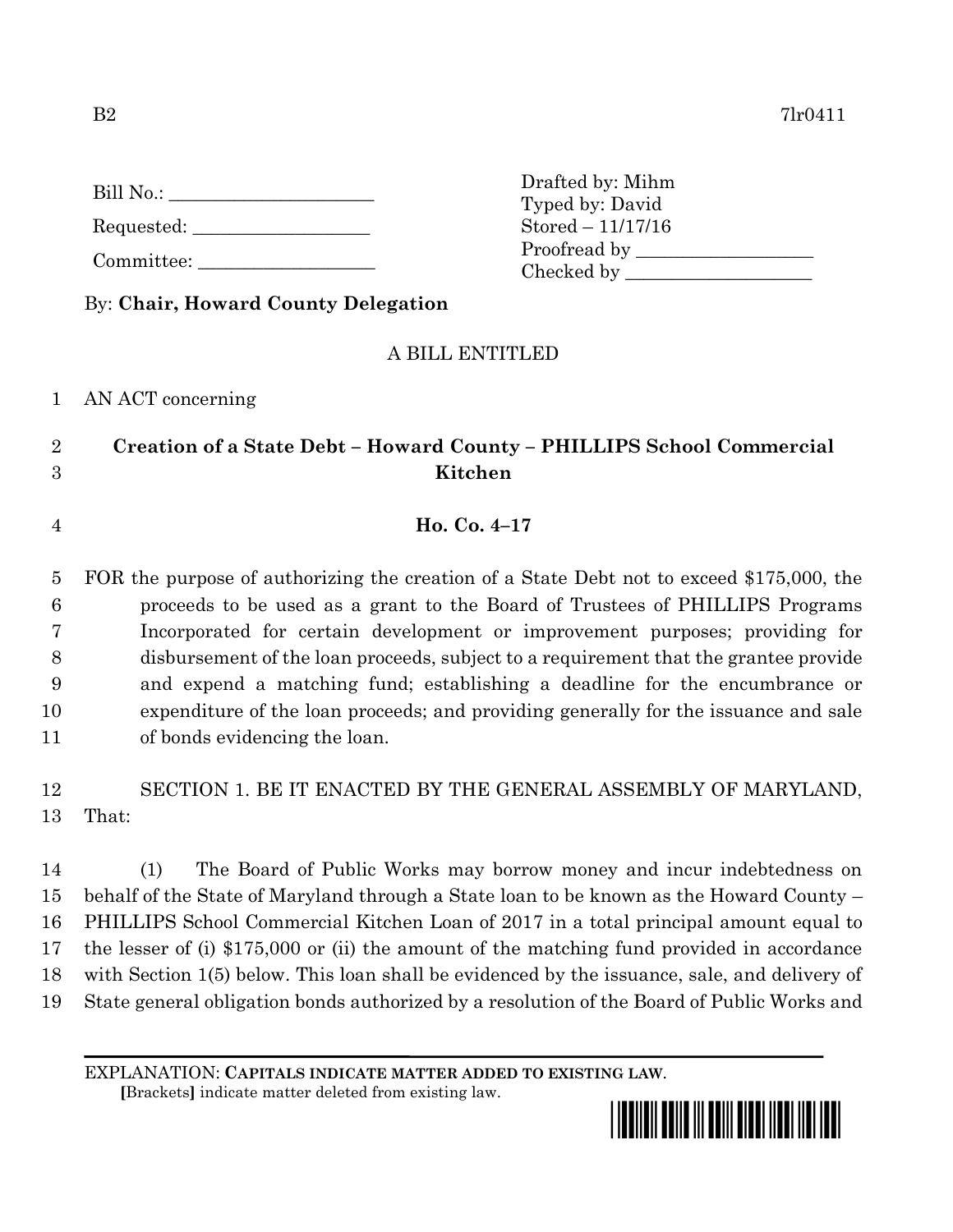## 7lr0411

 issued, sold, and delivered in accordance with §§ 8–117 through 8–124 and 8–131.2 of the State Finance and Procurement Article.

 (2) The bonds to evidence this loan or installments of this loan may be sold as a single issue or may be consolidated and sold as part of a single issue of bonds under § 8–122 of the State Finance and Procurement Article.

 (3) The cash proceeds of the sale of the bonds shall be paid to the Treasurer and first shall be applied to the payment of the expenses of issuing, selling, and delivering the bonds, unless funds for this purpose are otherwise provided, and then shall be credited on the books of the Comptroller and expended, on approval by the Board of Public Works, for the following public purposes, including any applicable architects' and engineers' fees: as a grant to the Board of Trustees of PHILLIPS Programs Incorporated (referred to hereafter in this Act as "the grantee") for the acquisition, planning, design, construction, repair, renovation, reconstruction, site improvement, and capital equipping of a commercial kitchen at PHILLIPS School, located in Howard County.

 (4) An annual State tax is imposed on all assessable property in the State in rate and amount sufficient to pay the principal of and interest on the bonds, as and when due and until paid in full. The principal shall be discharged within 15 years after the date of issuance of the bonds.

 (5) Prior to the payment of any funds under the provisions of this Act for the purposes set forth in Section 1(3) above, the grantee shall provide and expend a matching fund. No part of the grantee's matching fund may be provided, either directly or indirectly, from funds of the State, whether appropriated or unappropriated. No part of the fund may consist of real property or in kind contributions. The fund may consist of funds expended prior to the effective date of this Act. In case of any dispute as to the amount of the matching fund or what money or assets may qualify as matching funds, the Board of Public Works shall determine the matter and the Board's decision is final. The grantee has until June 1, 2019, to present evidence satisfactory to the Board of Public Works that a matching fund will be provided. If satisfactory evidence is presented, the Board shall certify this fact and the amount of the matching fund to the State Treasurer, and the proceeds of the loan equal to the amount of the matching fund shall be expended for the purposes provided in this Act. Any amount of the loan in excess of the amount of the matching fund certified by the Board of Public Works shall be canceled and be of no further effect.